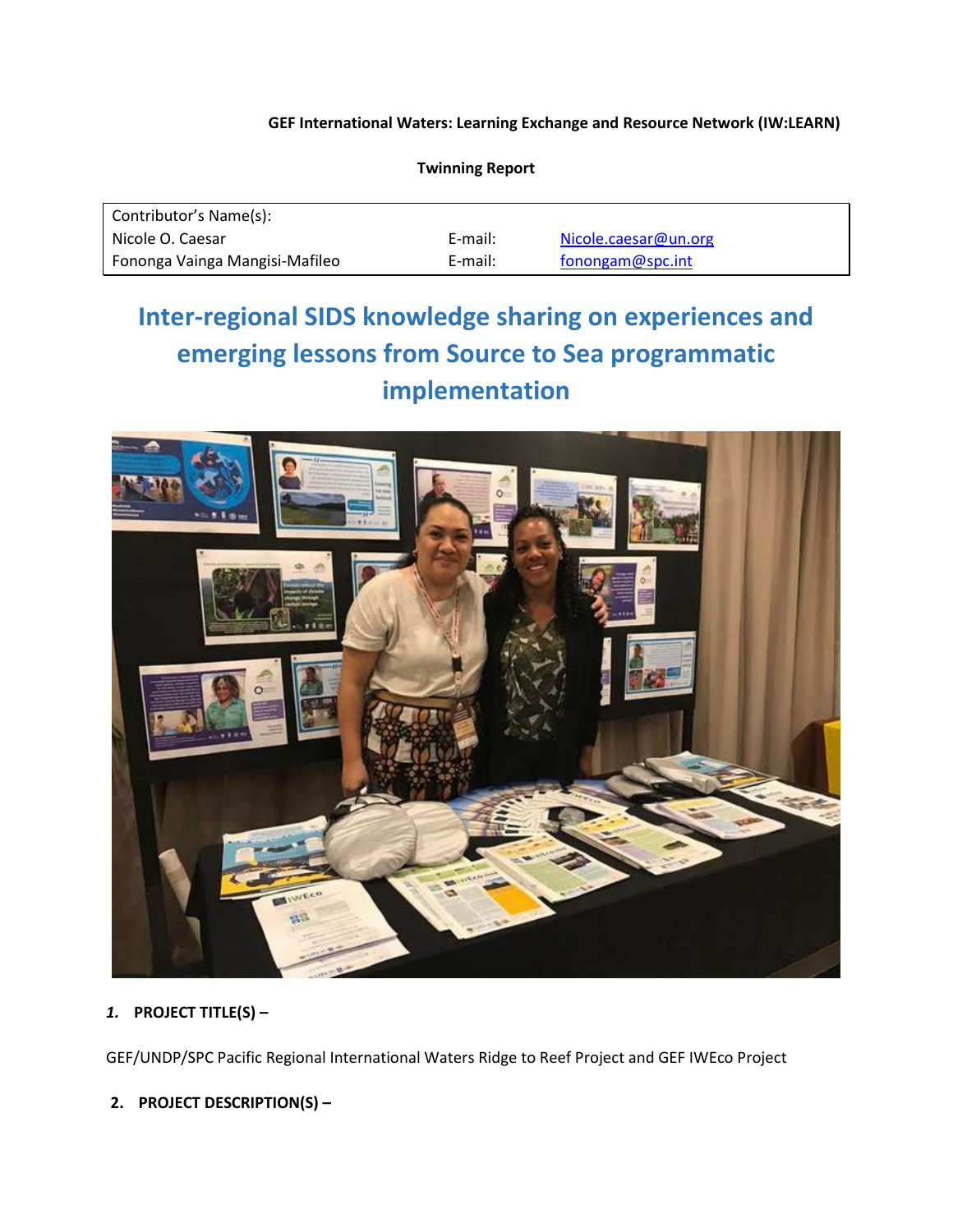# **Pacific R2R**

The 5-year programme aims to guide coordinated investment of the US\$91 million package of GEF grants, and USD 333 million of co-financing from the participating countries and other development partners. The multi-focal area strategy, multi-agency, multi-country programme aims to deliver tangible and quantifiable local and global environmental benefits by focusing on cross-cutting approaches to water, land and coastal management with linkages across GEF focal areas in 14 Pacific Island countries. The programme is implemented by the United Nations Develop Programme, the United Nations Food and Agriculture Organization, and the United Nations Environment Programme and regionally executed by the Pacific Community (SPC).

The purpose of the 5-year regionally executed project (ending September 2021) is to test the mainstreaming of 'ridge-to-reef' (R2R), climate resilient approaches to integrated land, water, forest and coastal management in the PICs through strategic planning, capacity building and piloted local actions to sustain livelihoods and preserve ecosystem services. This regional project provides the primary coordination vehicle for the national R2R STAR Projects that are part of the Pacific R2R Programme, by building on nascent national processes from the previous GEF IWRM project to foster sustainability and resilience for each island through:

- Reforms in policy, institutions, and coordination;
- Building capacity of local institutions to integrate land, water and coastal management through onsite demonstrations;
- Establishing evidence-based approaches to ICM planning;
- Improved consolidation of results monitoring and information and data required to inform cross sector R2R planning approaches.

This project will also focus attention on harnessing support of traditional community leadership and governance structures to improve the relevance of investment in ICM, including MPAs, from 'community to cabinet'.

**The Pacific R2R-IWEco Twinning exercise in April and July, 2019 contributed to Component 4.** Regional and National 'Ridge to Reef' Indicators for Reporting, Monitoring, Adaptive Management and Knowledge Management

#### Outputs:

Output 4.2.1 – Regional 'ridge to reef' communications strategy developed and implemented and assistance provided to national R2R project including partnerships with national and regional media and educational organizations

Output 4.2.2 - Participation in IW:LEARN activities: conferences; preparation of at least 10 experience notes and inter-linked websites with combined allocation of 1% of GEF grant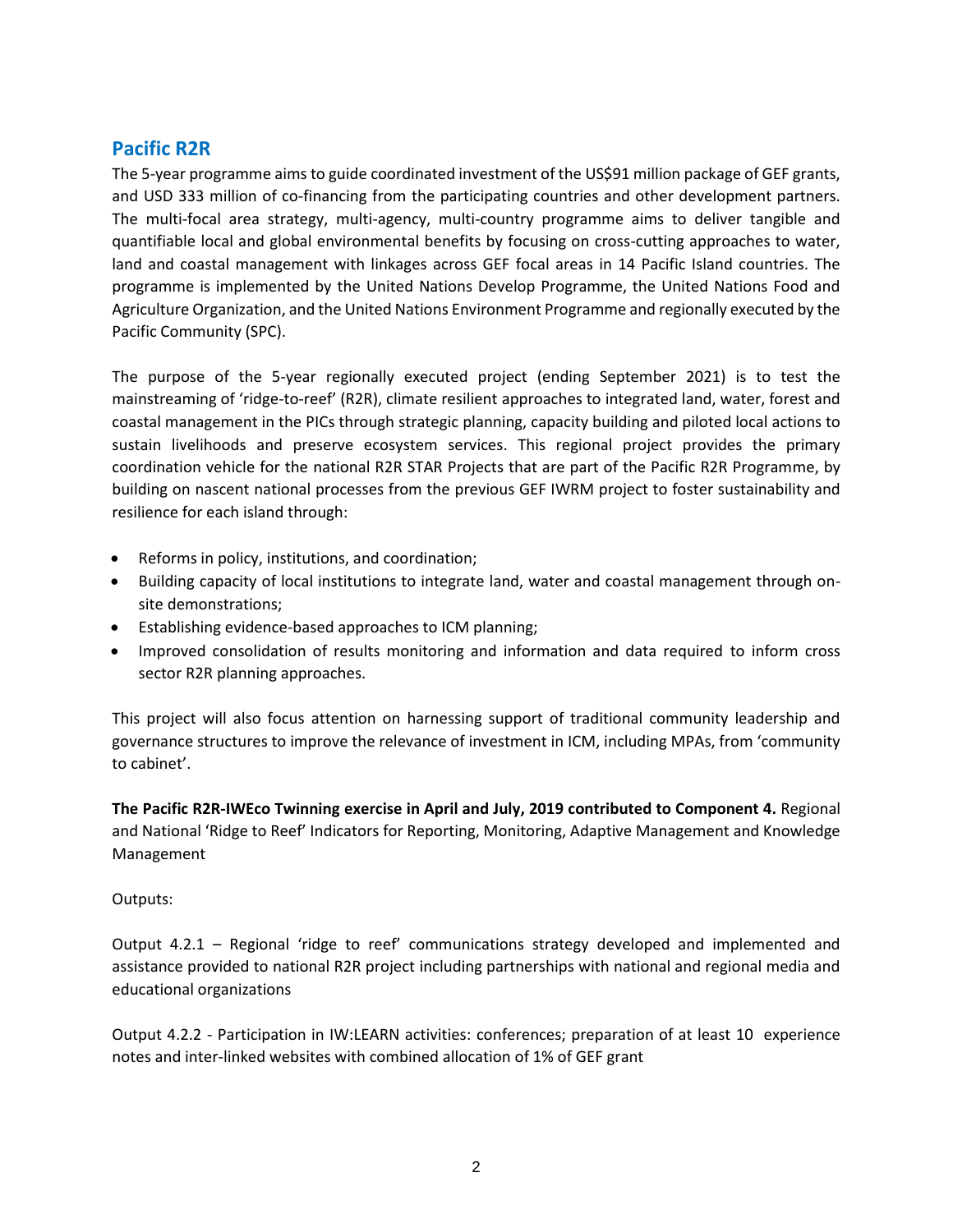Output 4.2.3 - Established Pacific R2R Network, online regional and national portals containing among others, databases, rosters of national and regional experts and practitioners on R2R, register of national and regional projects, repository for best practice R2R technologies, lessons learned etc.

The Integrating Water, Land and Ecosystems Management in Caribbean Small Island Developing States (GEF-IWEco) Project is a multi-focal, regional project that builds upon the work of previous initiatives, to address water, land and biodiversity resource management as well as climate change in ten participating countries.

IWEco is funded by the Global Environment Facility (GEF) and UN Environment (UNEP) is the lead Implementing Agency for national and regional sub-projects. The UN Development Programme also implements some activities aimed at supporting community-based livelihood opportunities through the GEF-Small Grants Programme.

# **IWEco**

IWEco's objective is to contribute to the preservation of Caribbean ecosystems that are of global significance and the sustainability of livelihoods through the application of existing proven technologies and approaches that are appropriate for small island developing states through improved fresh and coastal water resources management, sustainable land management and sustainable forest management that also seek to enhance resilience of socio-ecological systems to the impacts of climate change.

Expected project outcomes include:

- Reduction in environmental stress at project sites in eight countries through appropriate sustainable water, land and ecosystems management interventions that account for climate change.
- Enhanced livelihood opportunities and socio-economic co-benefits for targeted communities
- Strengthened national and regional systems for monitoring of environmental status with respect to key international agreements.
- Strengthened national policy and legislation for the effective management of water, land and ecosystems resources that account for climate change.
- Strengthened capacity of national and regional institutions and other stakeholders for water, land, and ecosystems management that accounts for climate change.
- Improved engagement and information access for practitioners and other stakeholders through targeted knowledge-sharing networks.

**This Twinning exercise in April and July 2019 contributed towards Component 4** of the IWEco project, specifically enhancing knowledge exchange, stakeholder involvement, replication and documenting best practices.

Output 4.1.3 Best practice guidelines, Lessons Learnt outputs and Communities of Practice

Activity 4.1.3.2 Compile and develop of codes of practices (best practice guidelines) from National Subprojects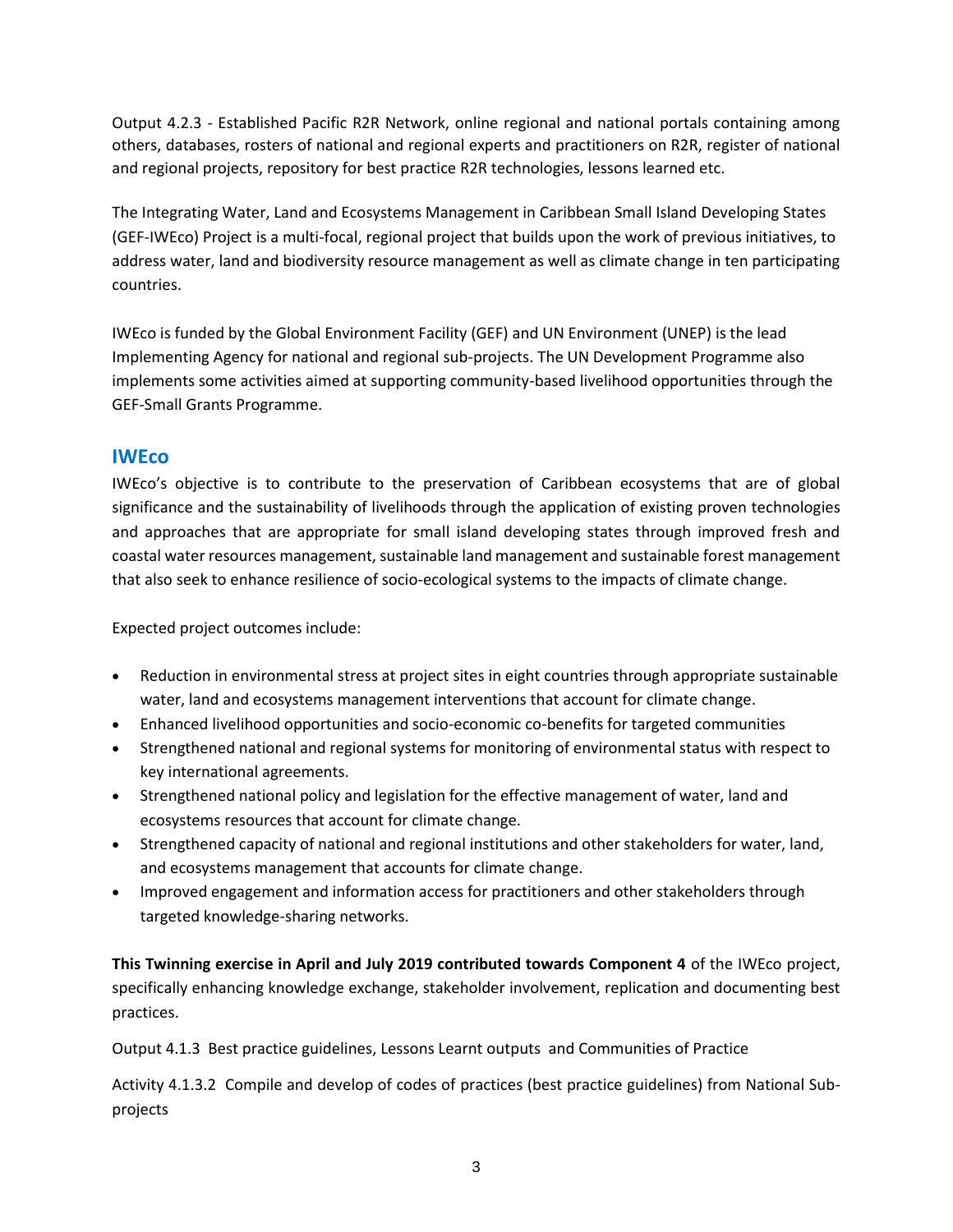## Output 4.1.6 Professional exchanges; participation at regional and international fora

Activity 4.1.6.2 Conduct exchanges/host Caribbean and other SIDS professionals in-country

## *3.* **DESCRIPTION OF ISSUE(S), CHALLENGE(S) AND EXPERIENCE –**

Given the close inter-connections between land, water and coastal systems in Small Island Developing States (PICS), the integration of freshwater watershed management with coastal area management is considered essential to foster effective cross-sectoral coordination in the planning and management of land, water and coastal uses. In Pacific PICS, such integrated approaches to freshwater and coastal area management have been termed 'Ridge to Reef' to emphasise the inter-connections between the natural and social systems from the mountain 'ridges' of volcanic islands, through coastal watersheds and habitats, and across coastal lagoons to the fringing 'reef' environments associated with most Pacific PICS.

At the 3<sup>rd</sup> Steering Committee of the IWEco Project in April in the Dominican Republic, the Pacific R2R Communications and Knowledge Management Adviser was invited to present on experience and emerging lessons from programmatic implementation. The presentation included:

- 1. Overview of the regional programme and project;
- 2. National Demonstrations to Support R2R ICM/IWRM Approaches for Island Resilience and Sustainability and the environmental stress reduction measures/technologies;
- 3. Island-based investments in human capital and knowledge and partnership;
- 4. Mainstreaming of ridge to reef ICM/IWRM approaches into national development planning State of the Coast reports and Strategic action Frameworks;
- 5. Regional and national 'ridge to reef' indicators for reporting, monitoring, adaptive management and knowledge management;
- 6. Ridge to Reef Regional and National coordination;
- 7. Experiences and emerging lessons from Pacific R2R programmatic implementation.

The importance of **cross-sectoral coordination** in the planning and management of freshwater use, sanitation, wastewater treatment and pollution control, sustainable land use and forestry practices, balancing coastal livelihoods and biodiversity conservation, and climate variability and change.

Importantly, the participation of communities, stakeholders, and national governments within such a cross-sectoral planning framework is described by Pacific PICS as a **'Community to Cabinet'** approach is crucial to ensure that all voices are heard and considered as part of the planning and management process.

Equally important was that the project builds on nascent national processes built in the previous GEF IWRM project to foster sustainability and resilience for each participating island nation through: reforms in policy, institutions, and coordination; building capacity of local institutions to integrate land, water and coastal management; establishing evidence-based approaches to ICM planning; and improved consolidation of information and data required to inform cross-sector R2R planning approaches. The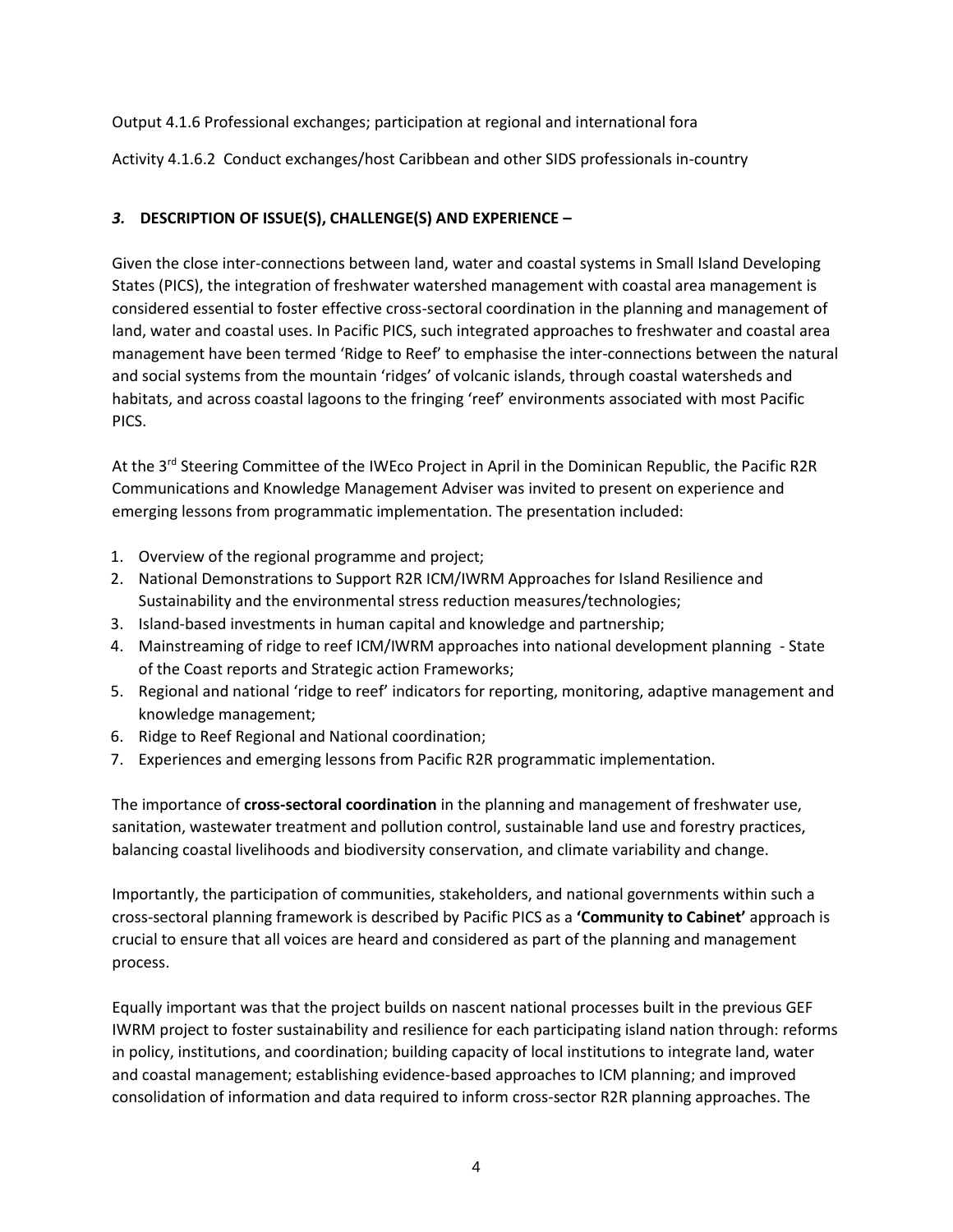project also supports **traditional community leadership and governance structures** to improve the relevance of investment in integrated land, water, forest and coastal management.

Also significant, is the **results-based approaches** to the management of development assistance programmes and projects, and supporting in areas of coordination, capacity building, technical assistance, and monitoring and evaluation for the operation of the broader Pacific R2R programme is significant.

Based on experiences from Pacific R2R regional project and PCU implementation, ways forward were shared with committee members.

| <b>Success Factors</b>                                | <b>Concrete Actions</b>                                                                                                                                                                                 |
|-------------------------------------------------------|---------------------------------------------------------------------------------------------------------------------------------------------------------------------------------------------------------|
| 1. Strategy                                           | Conduct of annual joint reflection and planning                                                                                                                                                         |
| 2. Steering                                           | Establish joint Project Board for STAR and IW<br>Holding joint board meetings to update on the status of project<br>٠<br>implementation and respond to programmatic issues and concerns                 |
| 3. Inter-project<br>collaboration                     | Joint implementation & complementation (e.g. Palau on SLM, FSM on dry litter<br>٠<br>piggeries), conduct of baseline monitoring, water quality monitoring,<br>campaigns etc                             |
| 4. Processes                                          | Establish coherent systems and procedures (planning, monitoring & reporting)<br>Participation and involvement in technical discussions & reviews, pilot testing<br>٠<br>Joint reporting of results<br>٠ |
| 5. Capturing lessons<br>and sharing of<br>experiences | Establish unified approach for knowledge profiling, packaging and sharing<br>٠<br>Conduct joint knowledge sharing and learning exchange<br>$\bullet$                                                    |

Dr. Mangisi-Mafileo was also able to co-facilitate a session on the development of action plans for citizen science based on the Palau experience.

In July at the Pacific R2R 4th Regional Steering Committee in Nadi, Fiji the IWEco Project's Dr. Nicole Caesar was invited to share experiences and emerging lessons from R2R implementation in the Caribbean to over 50 participants from 14 Pacific Island countries. This was very well received by participants. In particular, there was keen interest expressed by countries on the development of key indicators as well as knowledge products developed by the predecessor project IWCAM. Dr. Caesar also had the opportunity to join the regional country exhibition, showcasing the project and some of the great work from the Caribbean SIDS.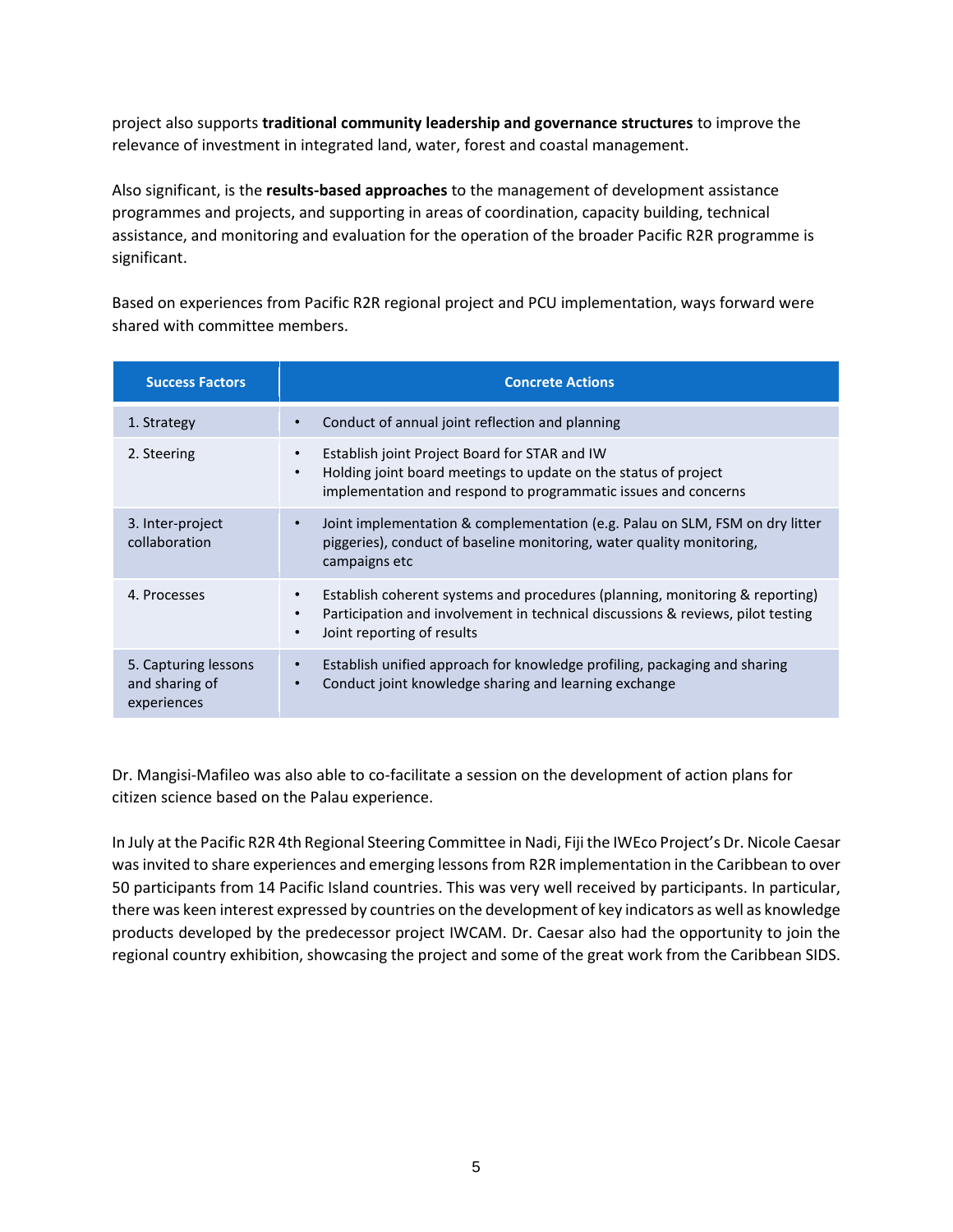

*4.* **RESULTS AND LEARNING FROM EXPERIENCE** *- Summarize the impacts of this experience on the issues, the project and its partners. What was learned from this experience?*

Key learning highlights include:

- 4.1 Good practice guide for mainstreaming integrated approaches is needed;
- 4.2 Inter-sectoral coordination remains a challenge and good practice documents and lessons learned documentation would be valuable in this specific area;
- 4.3 Growing interest in the IW community for research on socio-cultural dimensions of behaviour change linked to targeted communications strategy;
- 4.4 Effective coordination by PCU or national projects working in silo without support from PCU;
- 4.5 Institutionalizing TDA-SAP through the Permanent Coordination Mechanism;
- 4.6 Understanding the inter-regional SIDS common interests and pursuits in:
	- Supporting national obligations under multilateral environmental agreements and SDGs;
	- Capturing of learning and how it is critical to continued improvement, and knowledge sharing to ensure that we are leveraging from experiences and lessons learned;
	- Coherence and cooperation for knowledge sharing and replication and upscaling;
	- Demonstrating regionalization of environmental benefits.
	- Obtaining knowledge of the Institutionalization of the TDA-SAP processes and lessons learned, and encouraging intergovernmental organizations supporting national obligations and ratification of the Cartagena Protocol through the endorsement of a periodic reporting mechanism – State of the Coast, which is a key deliverable of Pacific R2R Regional project.

In terms of the 3<sup>rd</sup> IWEco Steering Committee Meeting Members, some areas of interest expressed, included: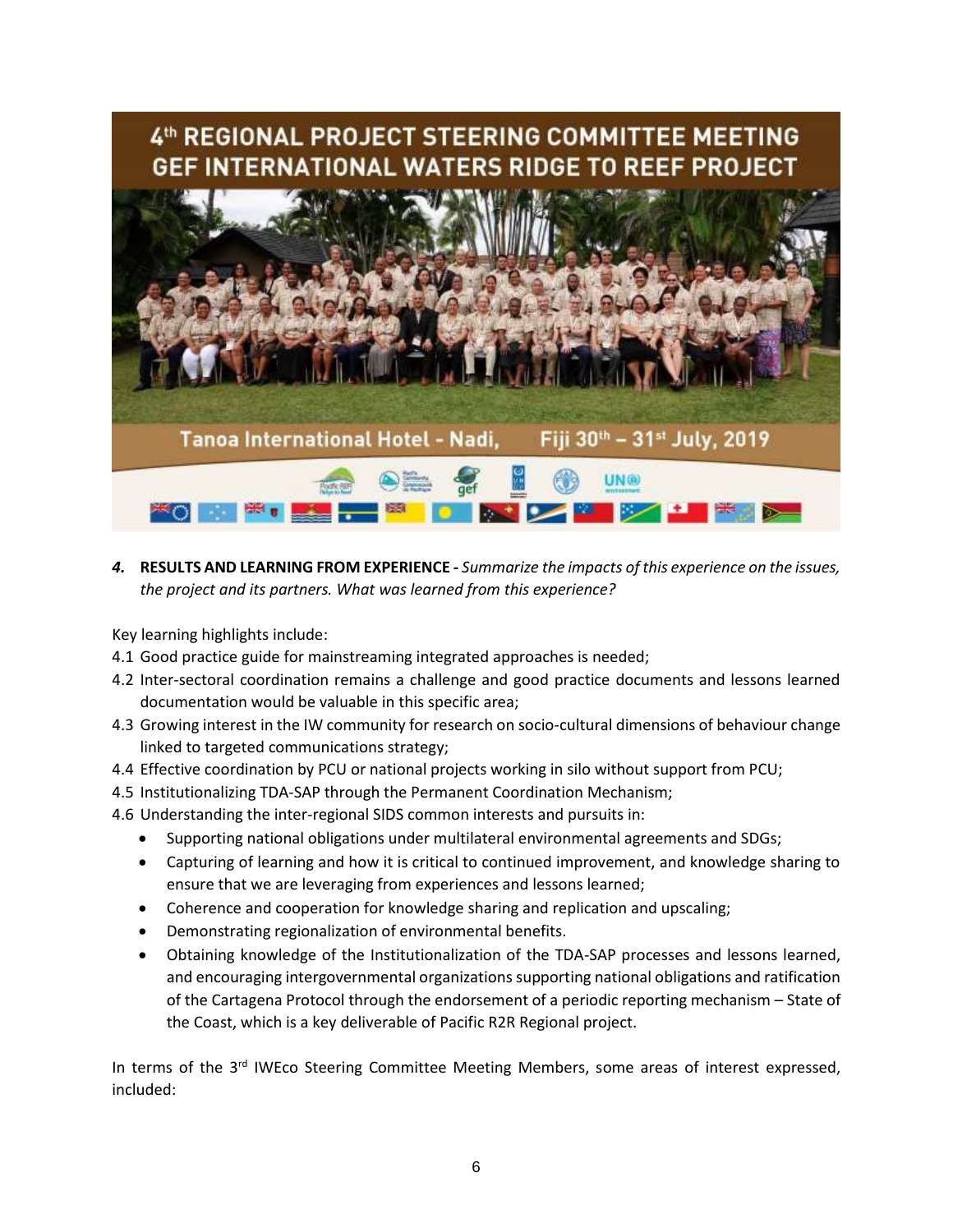- The usefulness of the co-facilitated Citizen Science Action Planning session;
- Revitalizing community engagement;
- The importance of cross-sectoral coordination in the planning and management of freshwater use, sanitation, wastewater treatment and pollution control, sustainable land use and forestry practices, balancing coastal livelihoods and biodiversity conservation, and climate variability and change;
- Harmonization of governance and indicator frameworks;
- CARPHA and the IWEco Project indicated interest in the application of the Most Significant Change technique in the Pacific R2R Programme and harnessing case studies and lessons learned;
- Jamaica's interest in an online community of practice to facilitate stakeholder engagement and knowledge sharing.
- From a Pacific R2R programmatic implementation perspective, concrete actions for success were shared at the IWEco Steering Committee Meeting:

Common issues of interest for Pacific R2R/IWEco projects to explore because of learnings from this exchange:

- Consider with CLME+ and IWLEARN having a "SIDS/R2R" twinning session either at the CLME+ Partnership Forum (first half of that week), or at the LME COP (second half) – or at mid-week when we have the joint Partnership-LME COP day. CLME+ Regional Coordinator extended an informal verbal invitation during the IWEco Regional Steering Committee meeting.
- Consider the application of an assessment of the effectiveness of national inter-sectoral coordinating mechanisms (IMCs) using the good practice guidelines.
- Continue to engage in inter-regional SIDS experience and learning exchanges, including the proposal for the IWEco technical and monitoring officer Palau site visit on participatory monitoring and evaluation.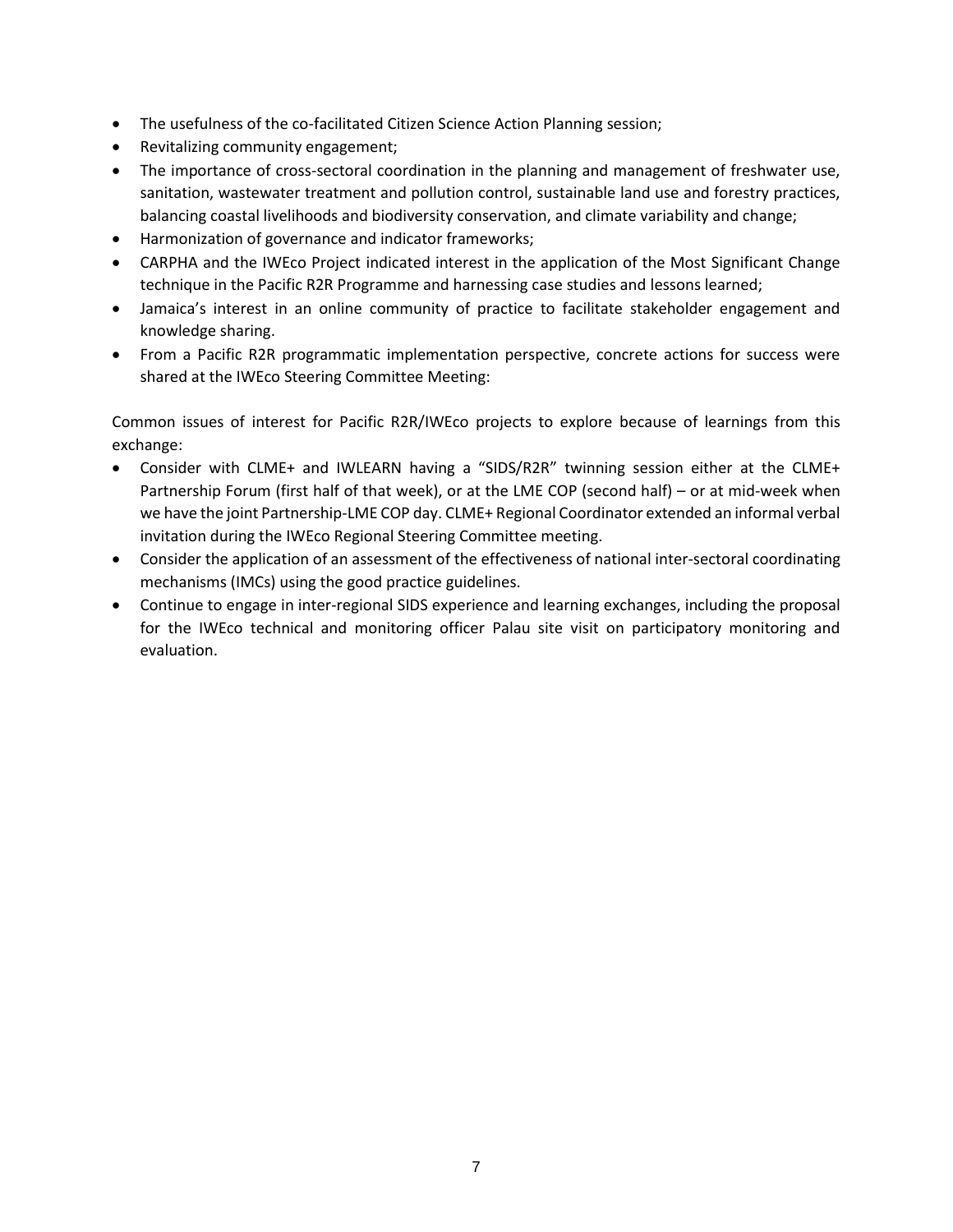

**6. REPLICATION -** *What implementation challenges should others expect to encounter when replicating this experience? Highlight specific conditions needed for others to replicate or benefit from this experience.*

With the depth of breadth of our respective programmatic experiences, time always poses a challenge. The sheer quantity of information presented during meetings can also lead to information overload for participants. To optimize benefit, facilitators should agree on a few (no more than 4) priority areas for discussion, exploration and development. Participants should be given a clear framework to manage their expectations and a template to guide and encourage discussions. Participants should also be made to feel comfortable in sharing their experiences in a judgement-free zone.

Challenges and opportunities:

 $\overline{a}$ 

1. Information and knowledge sharing are very powerful ways to connect, relate, share, replicate, and scale up what works in development. Experts and practitioners want to learn from the experiences of others who have gone through, or are going through, similar challenges and articulating solutions that have been tried and tested. They want to be connected with ready access to practical knowledge and solutions. "When done right, knowledge exchange can build the capacity, confidence, and conviction of individuals and groups to act."<sup>1</sup>

<sup>1</sup> "World Bank. 2015. The Art of Knowledge Exchange : A Results-Focused Planning Guide for Development Practitioners, Second Edition Updated. Washington, DC. © World Bank.

https://openknowledge.worldbank.org/handle/10986/17540 License: CC BY 3.0 IGO."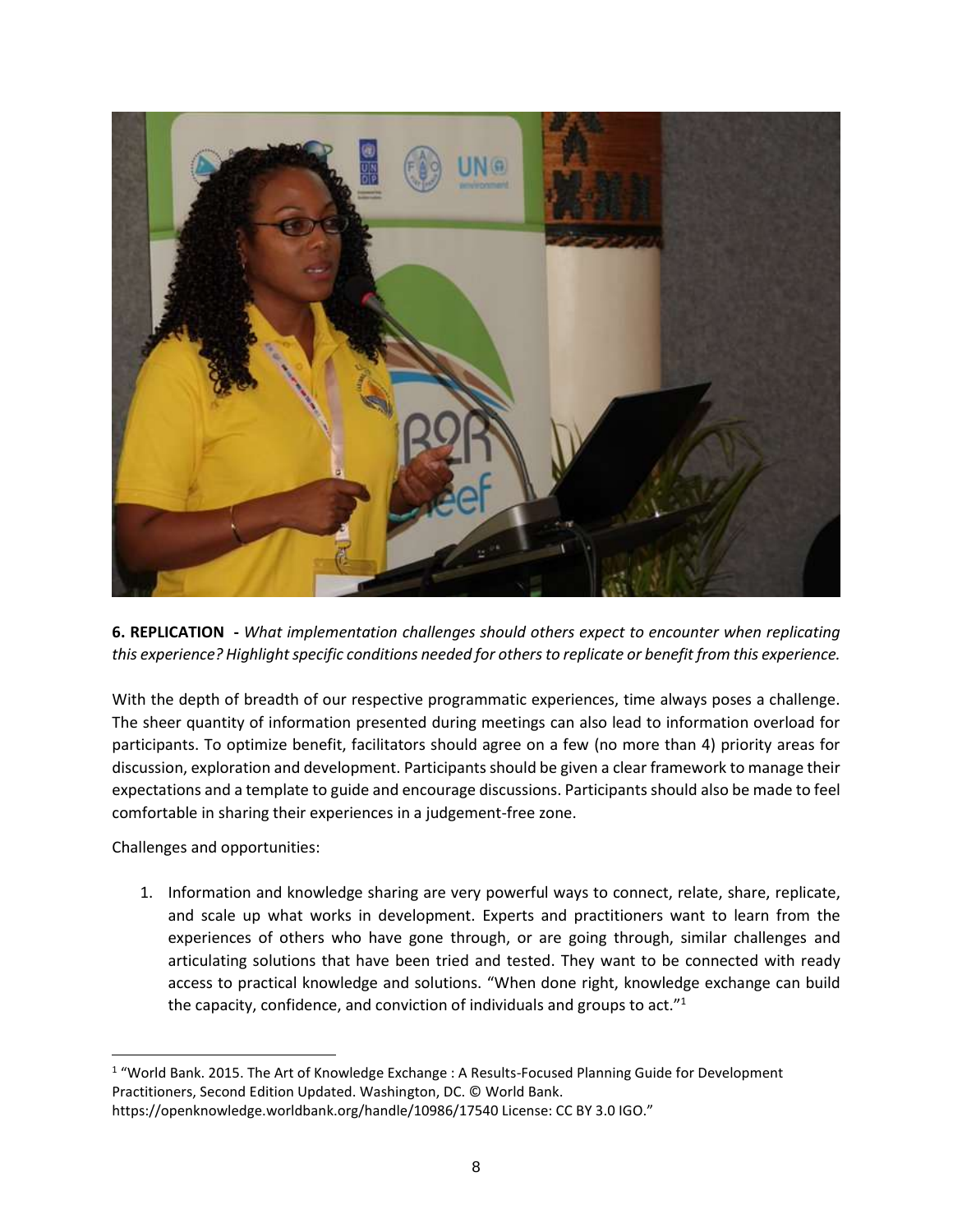- 2. Fit-for-purpose design of any knowledge exchange is crucial for effective learning. What are the most useful techniques/tools that may be used to facilitate different kinds of knowledge exchanges for different kinds of results? A useful resource developed by The GEF and The World Bank – The Art of Knowledge Exchange: A Results-Focused Planning Guide for Development Practitioners, Second Edition Updated was shared at the GEF Pacific Expanded Constituency Workshop (Tonga, 2017).
- 3. Presenting experiences at steering committee meeting has its advantages representation of key stakeholders being a huge benefit for networking and learning. However, the agendas at these meetings are often structured and scheduled for efficiency of decisions making processes, rather than for effective learning as a primary objective.
- 4. In future, in joint results-focused planning and execution of knowledge exchanges, the following steps from the guide will be critical for success:
	- i. Anchor
	- ii. Define
	- iii. Design and Develop
	- iv. Implement
	- v. Measure and report results

**7. SIGNIFICANCE -** *Why is this experience significant to GEF and to transboundary water resources management?*

Given the close inter-connections between land, water and coastal systems in Small Island Developing States (SIDS), the integration of freshwater watershed management with coastal area management is considered essential to foster effective cross-sectoral coordination in the planning and management of land, water and coastal uses. In SIDS, such integrated approaches to freshwater and coastal area management have been termed 'Ridge to Reef' to emphasise the inter-connections between the natural and social systems from the mountain 'ridges' of volcanic islands, through coastal watersheds and habitats, and across coastal lagoons to the fringing 'reef' environments associated with most Pacific PICS.

To ensure sustainable development to resource management, a paradigm shift from sectoral to ecosystem-oriented management approaches and strategies must be adopted. And that Ridge to Reef (R2R) or Source to Sea (S2S) approaches establish governance, operations, practices and finance that strengthen collaboration and coherence across S2S systems resulting in sustainable economic, social and environmental benefits.

To optimize investments in resource management, the enablement of knowledge networks and exchange opportunities nationally, regionally and inter-regionally cannot be overemphasized. This knowledge exchange between Pacific R2R and Caribbean IWEco, has supported this.

There are also broader opportunities that these learnings can be applied in the development of a regional integrated ocean governance/investment framework for consideration in the development of the 2050 Pacific Leaders Strategy (2020).